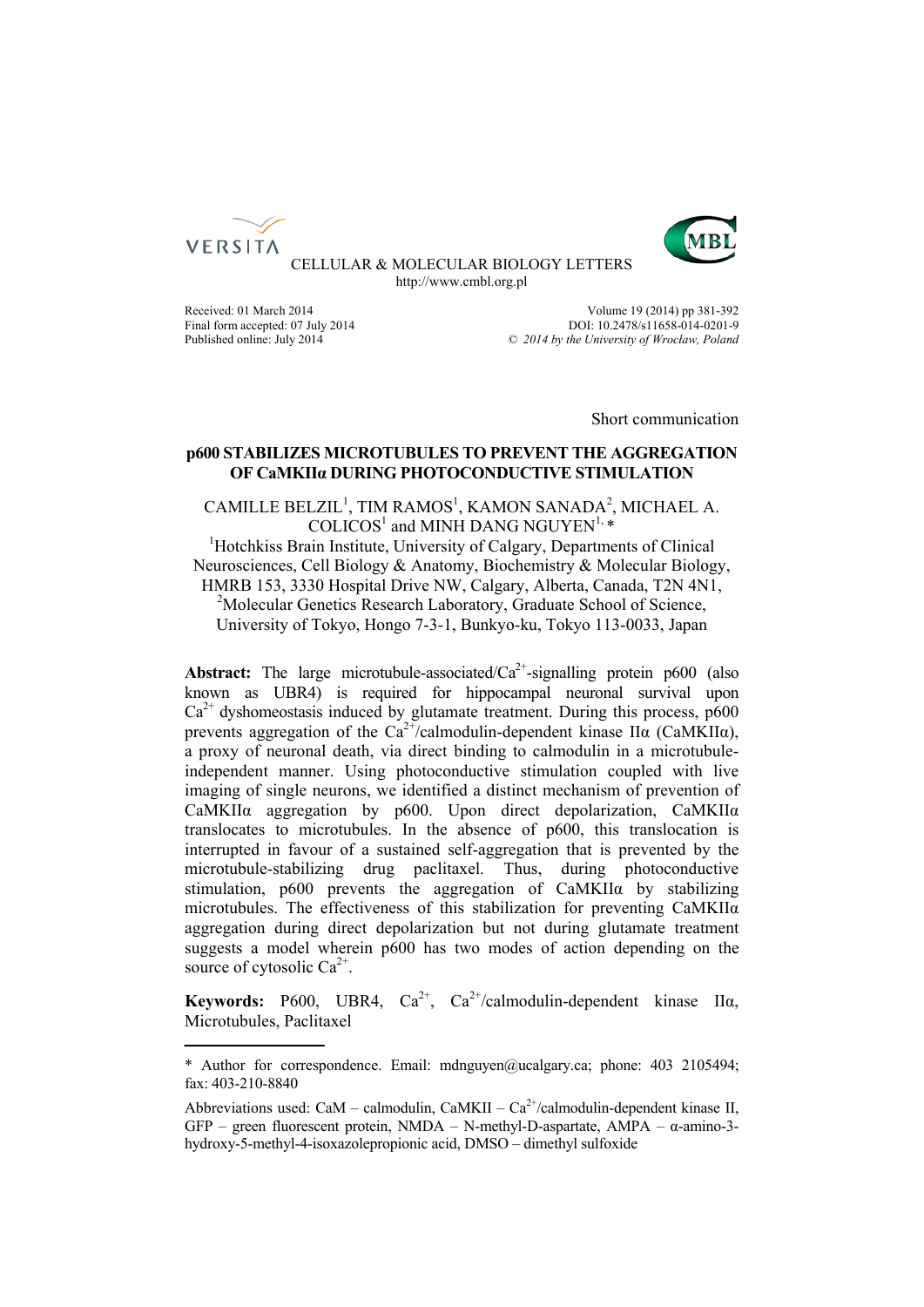#### **INTRODUCTION**

 $Ca^{2+}/c$ almodulin-dependent kinase II (CaMKII) accounts for nearly 1% of the total protein in the mammalian brain [1]. By virtue of its toroidal arrangement, its subunits are able to phosphorylate one another, entering into a sustained period of kinase activity. This molecular hysteresis and accompanying signalling activity has led to the hypothesis that CaMKII is a medium of  $Ca^{2+}$ -dependent memory [2]. The localization and activity of CaMKII is tightly linked to  $Ca^{2+}$ mediated neuronal survival. Under ischemic conditions *in vivo*, CaMKII rapidly enters a particulate state wherein it loses kinase activity for a prolonged period [3–5]. Experimental reproductions of the lowered pH, uncoupled oxidative phosphorylation, and  $Ca^{2+}$  overload characteristic of the ischemic brain induce the α isoform of CaMKII (CaMKIIα) to form similar long-lasting selfaggregates [6–10]. While these various reports of pathological inactivation and self-aggregation are likely to be observations of the same phenomenon, this is still uncertain, as is the role of this pathological behaviour. Furthermore, not only does CaMKII respond to  $Ca^{2+}$  influx, its activation state also controls it: CaMKII inhibition causes sufficient glutamate-induced  $Ca^{2+}$  entry to cause neuronal death under ambient culture activity [11]. Thus, studies of CaMKII, with its extraordinarily high neuronal expression, its role in synaptic plasticity and memory, and its direct regulation of neuronal survival, are of paramount importance as proxies of neuronal well-being and outcome.

p600 (or UBR4) is a large multifunctional protein (600 kDa) that plays an important role in neurite outgrowth, neuronal migration, protein degradation,  $Ca^{2+}$  signalling, cell adhesion, cell survival, and autophagy [12–16]. p600 is enriched in the brain, particularly in neurons, and has at least two microtubulestabilizing domains [12].

We recently reported that depletion of p600 by RNAi significantly increases the proportion of neurons showing CaMKII $\alpha$  aggregation upon glutamate-induced Ca<sup>2+</sup> entry in hippocampal cultured neurons [17]. p600 was found to form a complex with CaM and CaMKIIα, mediated by a direct and atypical interaction between p600 and CaM. Specific disruption of this interaction resulted in neuronal death under ambient activity, and potentiated CaMKIIα aggregation following the application of mild doses of exogenous glutamate. Using an array of inhibitors, it was determined that the primary contributors to CaMKIIα aggregation were  $Ca<sup>2+</sup>$  influx through N-methyl-D-aspartate receptors (NMDA) and metabotropic release of  $Ca^{2+}$  through inositol 1,4,5-trisphosphate receptors.

Importantly, pre-incubation with the CaMKII inhibitors KN62 or KN93 failed to prevent the aggregation of CaMKIIα, demonstrating that the aggregation was CaM-independent and distinct from the translocation to synapses [18]. Furthermore, stabilization of microtubules with paclitaxel had no effect, demonstrating that p600 did not prevent CaMKIIα aggregation via its microtubule-stabilizing function. Intriguingly, inhibition of voltage-gated L-type  $Ca^{2+}$  channels modestly rescued the aggregation of CaMKII $\alpha$ . This suggested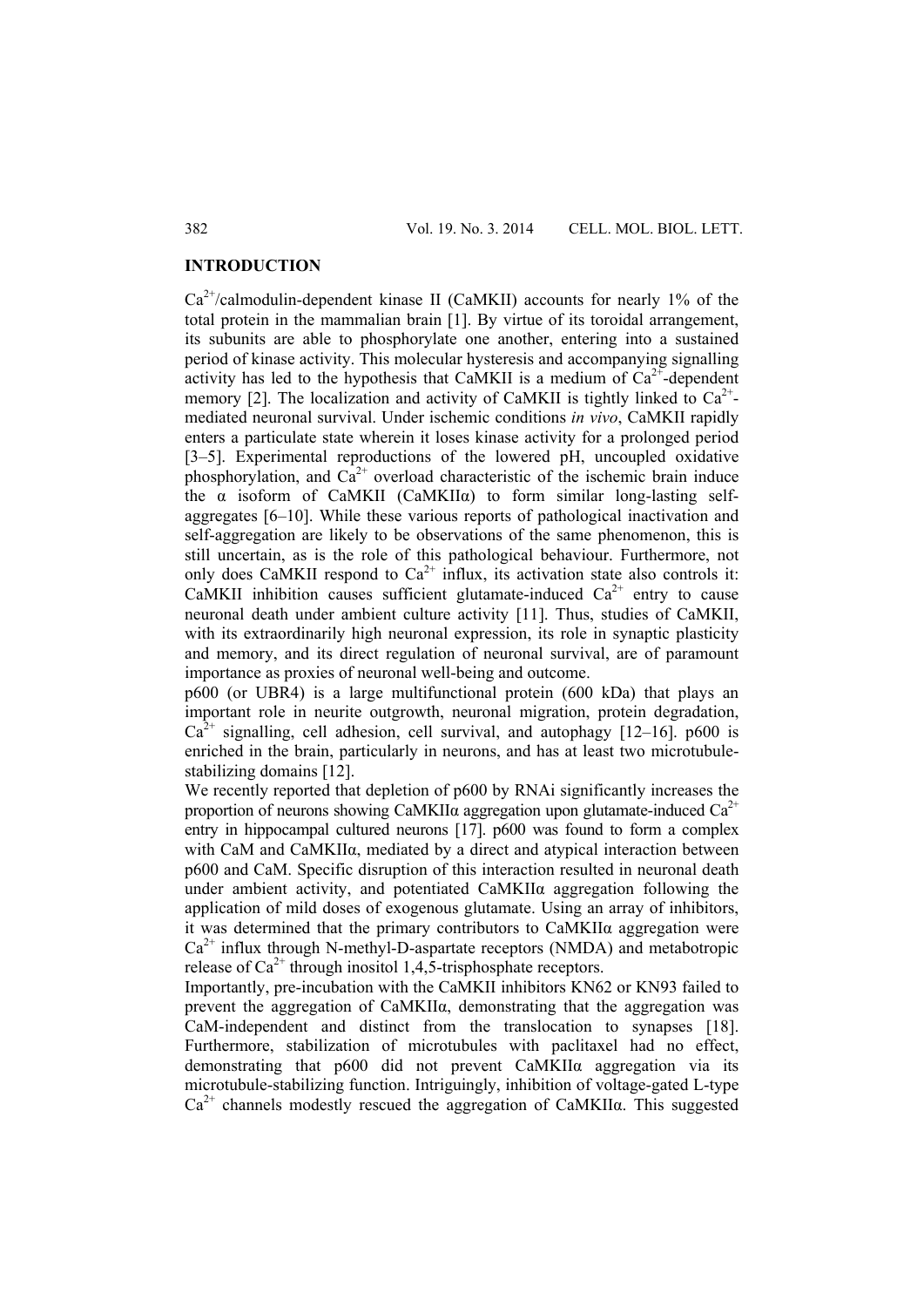#### CELLULAR & MOLECULAR BIOLOGY LETTERS 383

that p600 could modulate CaMKII $\alpha$  aggregation upon direct depolarization. To further investigate this finding, we analyzed the spatio-temporal dynamics of CaMKIIα aggregation induced by photoconductive stimulation, a technology that allows for the direct depolarization of single neurons coupled with live imaging.

### **MATERIALS AND METHODS**

## **Cell culture, transfection, and photoconductive stimulation**

Dissociated cultures of rat primary hippocampal neurons were prepared on silicon wafers for photoconductive stimulation as described previously [19, 20]. Neurons were co-transfected with GFP-CaMKIIα and either control or p600 RNAi vectors (molar ratio 1:2) at DIV10 [17]. The day following transfection, the silicon wafers were mounted in a specialized photoconductive stimulation apparatus [20] and immersed in a pre-warmed bath solution consisting of  $135$  mM NaCl, 5 mM KCl, 2 mM MgCl<sub>2</sub>, 3 mM CaCl<sub>2</sub>, 10 mM d-glucose, and 10 mM HEPES (pH 7.3). For trials with paclitaxel, neurons were pre-incubated for 15 min with 100 nM paclitaxel (Sigma) or a DMSO vehicle (1:10,000). Individual neurons that expressed GFP-CaMKIIα were selected. Under constant light intensity, the neurons were depolarized with a 4 V square wave at 100 Hz, 5 ms pulse duration. High-resolution images were captured at  $\sim$ 1.4 frames per second, using a 100x water-immersion objective on an Olympus BX61WI microscope and a Watec N102 integrating CCD camera.

#### **Quantification, curve fitting and statistical analysis**

Neurons were depolarized and 5 min later categorized as displaying GFP-CaMKIIα aggregation or not (Fig. 1). Neurons that did not show GFP-CaMKIIα aggregation after the initial depolarization were depolarized for 30 s to validate the experimental setup, and those that did not show GFP-CaMKIIα aggregation after that were not used for curve fitting or statistical analysis. The data presented in Fig. 1 are fit to a Boltzmann distribution. For accurate statistical analysis, the data were treated as discrete. The mean and standard error were determined by iteratively fitting a cumulative mass function to the data. The results were used to compare the datasets using Student's t test.

### **Quantification of single-cell aggregation**

Using ImageJ, the degree of aggregation of GFP-CaMKII $\alpha$  was determined in each frame of the video by taking intensity thresholds. The automatic particle analyzing function was then used to count the average number of particles. Thirty eight different intensity thresholds were used, covering the range of intensities over which the image of the soma was not saturated. The results are plotted in the graph in Fig. 2C.

### **Dendrite analysis**

In Fig. 2D, the images are brightness and contrast adjusted to clearly show the localization of the aggregates. The trace in the final panel was created using the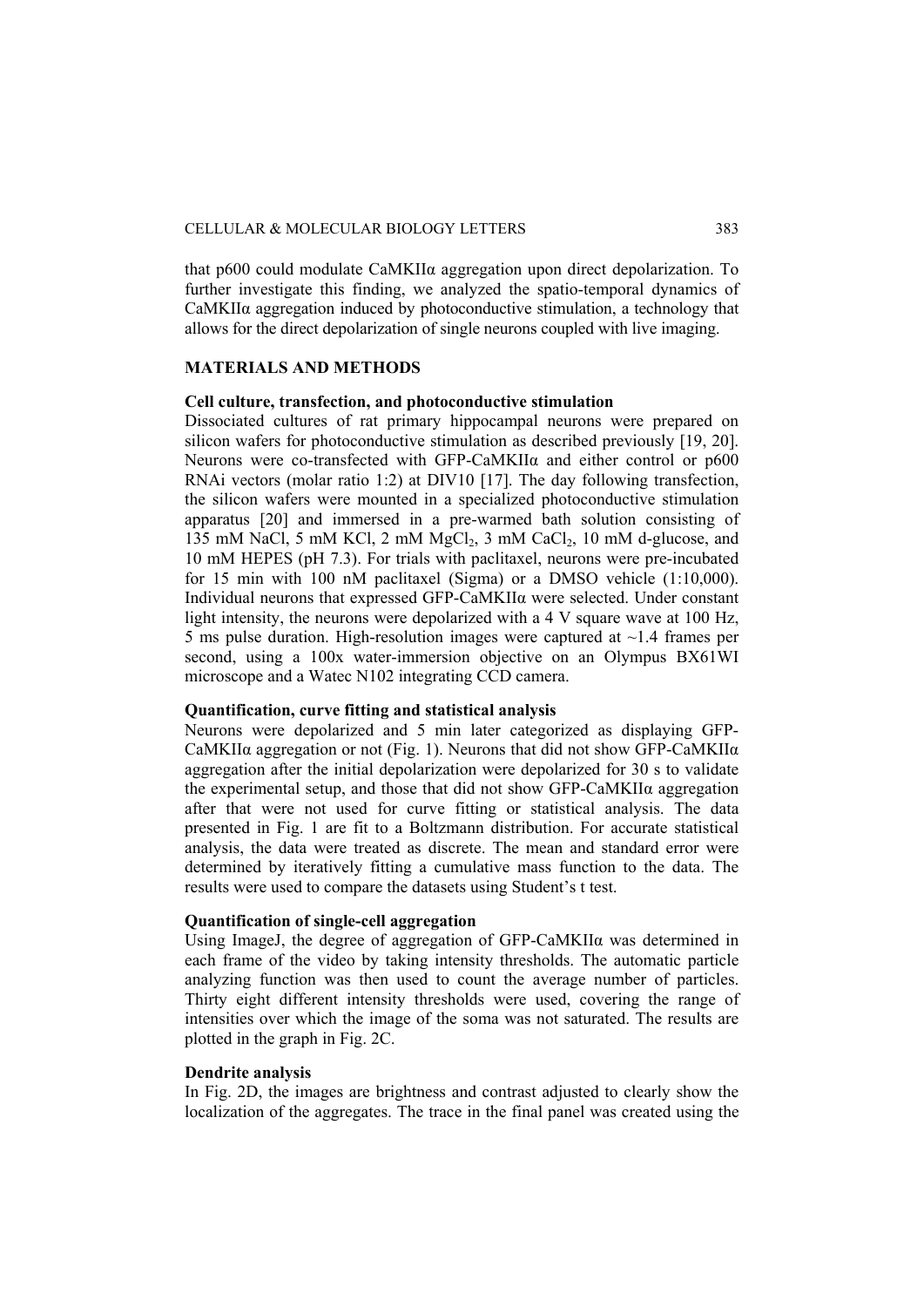threshold-adjusting function of ImageJ, wherein the threshold was adjusted to show the initial synaptic distribution of GFP-CaMKIIα. The outline was then automatically traced and overlaid on the final frame for comparison.



Fig. 1. Depletion of p600 reduces the length of depolarization required to cause neurons to enter a state wherein GFP-CaMKII $\alpha$  is aggregated. Neurons were depolarized for the indicated time, allowed 5 min to respond, and scored for the presence or absence of GFP-CaMKIIα aggregation. When fit to a Boltzmann distribution and compared against one another, the data show that depletion of p600 by RNAi causes a mean 80% reduction in the length of depolarization required to cause GFP-CaMKII $\alpha$  to aggregate (control RNAi,  $n = 78$ ) neurons; p600 RNAi,  $n = 50$  neurons;  $t_3 = 17.7$ ,  $p < 0.001$  by Student's t test).

#### **RESULTS**

# **Depletion of p600 lowers the threshold of GFP-CaMKIIα aggregation following photoconductive stimulation**

Our previous findings showed that inhibiting L-type  $Ca^{2+}$  channels had a significant effect in preventing CaMKIIα aggregation following the bath application of glutamate and glycine [17]. Based on that, we assessed if direct depolarization of single neurons could cause CaMKIIα aggregation. We constructed a dose-response curve wherein single neurons were depolarized by photoconductive stimulation [19, 20] for a given time, incubated for an additional 5 min, then scored for the presence or absence of GFP-CaMKIIα aggregates.

When transfected with a control RNAi, neurons formed aggregates after an average of  $9.49 \pm 0.24$  s ( $\pm$  SEM, n = 78) of depolarization. We then assessed if knockdown of p600 would potentiate this effect. When p600 is knocked down by RNAi, neurons form aggregates after an average of only  $1.77 \pm 0.36$  s  $(n = 50)$ , resulting in a left-shifted dose-response curve  $(t_3 = 17.7, p \le 0.001$  by Student's t test). Thus, the absence of p600 predisposes neurons to undergo CaMKIIα aggregation after direct depolarization.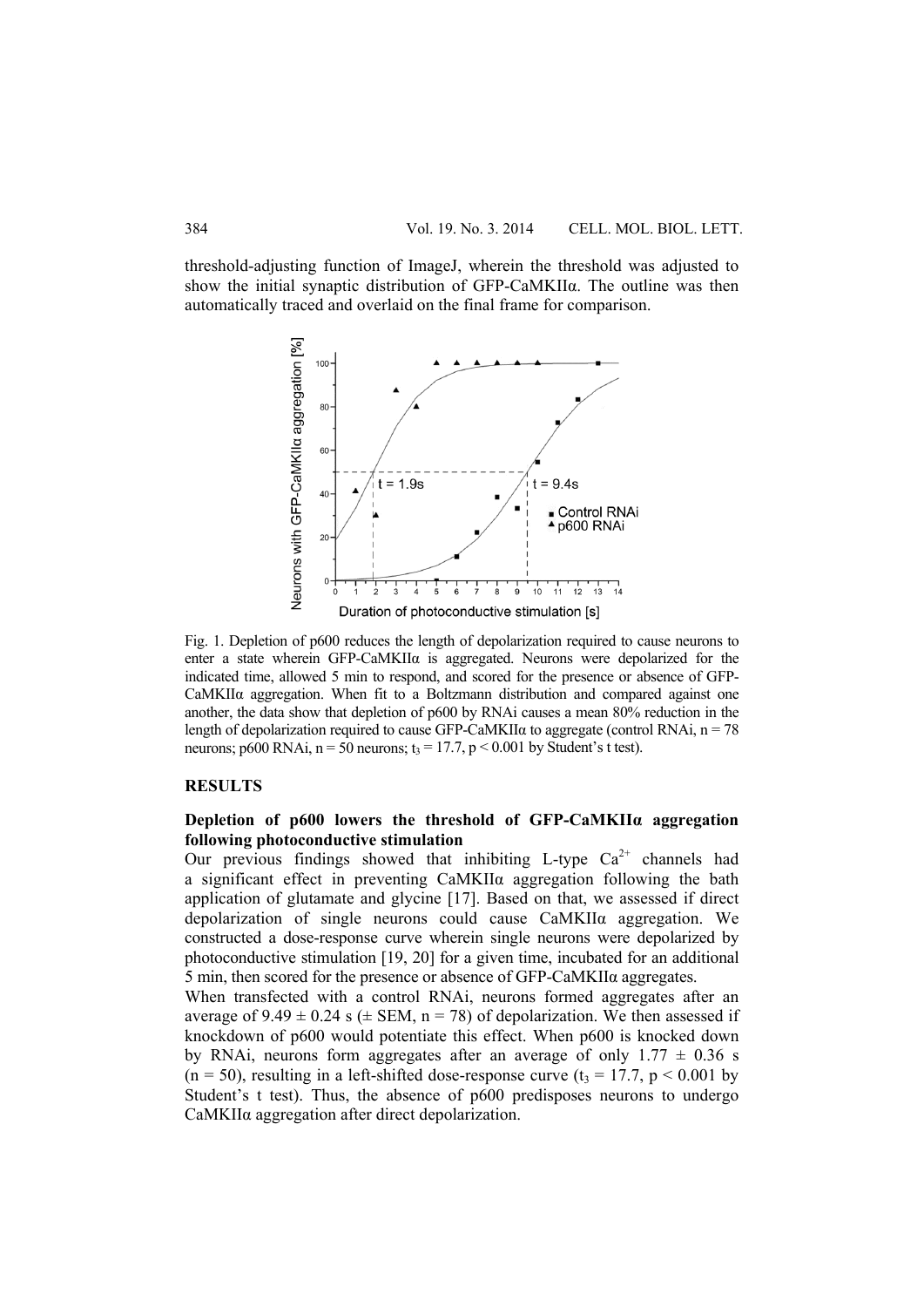## **Depletion of p600 interrupts the cytoskeletal localization of GFP-CaMKIIα with irreversible aggregation**

A recent study showed that during KCl depolarization,  $CaMKII\alpha$  undergoes a rapid and sustained translocation to microtubules [21]. Since the microtubule translocation and self-aggregation of CaMKIIα can both be caused by depolarization, but are mutually exclusive behaviours, we sought to compare the time-course and localization of GFP-CaMKIIα during neuronal depolarization. We co-transfected single neurons with GFP-CaMKIIα and control or p600 RNAi, depolarized them at 0 s (for 5 s), and filmed for 5 min.

We live-imaged 9 control RNAi-transfected neurons and 11 p600 RNAitransfected neurons. Fig. 2 shows representative examples. Fig. 2A and Suppl. movies 1 and 2 in Supplementary material at http://dx.doi.org/10.2478/s11658- 014-0201-9 depict a neuron co-transfected with control RNAi wherein GFP-CaMKIIα is at first relatively diffuse, but within 1 min, it translocates to the microtubules. This initial translocation is largely sustained for the remainder of the experiment.

By contrast, a neuron transfected with p600 RNAi (Fig. 2B, Suppl. movies 3 and 4) shows the same translocation of GFP-CaMKIIα to the microtubules, but this process is ostensibly less pronounced, and is interrupted by a sustained aggregation of GFP-CaMKIIα. The degree and time-course of aggregation of these representative neurons is quantified and plotted below. Figs 1 and 2 together show that there is a duration of depolarization after which the microtubule translocation of GFP-CaMKIIα is interrupted by self-aggregation, and that p600 sets the threshold at which the former behaviour transitions to the latter.

# **Stabilization of microtubules rescues the aggregation of GFP-CaMKIIα after direct depolarization**

p600 directly binds and stabilizes microtubules [12]. We hypothesized that neurons in which p600 is depleted might have a less stable population of microtubules, making the translocation of GFP-CaMKIIα to these microtubules less probable. By replacing the microtubule-stabilizing function of p600 with 100 nM paclitaxel, we were able to significantly decrease the proportion of neurons showing GFP-CaMKIIα aggregation. At 5 s of depolarization, only 37.5% of neurons with p600 knockdown showed aggregation (6/16 with 100 nM paclitaxel, 37/37 with the vehicle control 0.01% DMSO;  $p = 0.002$  according to the two-tailed Fisher's exact test). We conclude that during direct depolarization, p600 prevents GFP-CaMKIIα aggregation by stabilizing microtubules.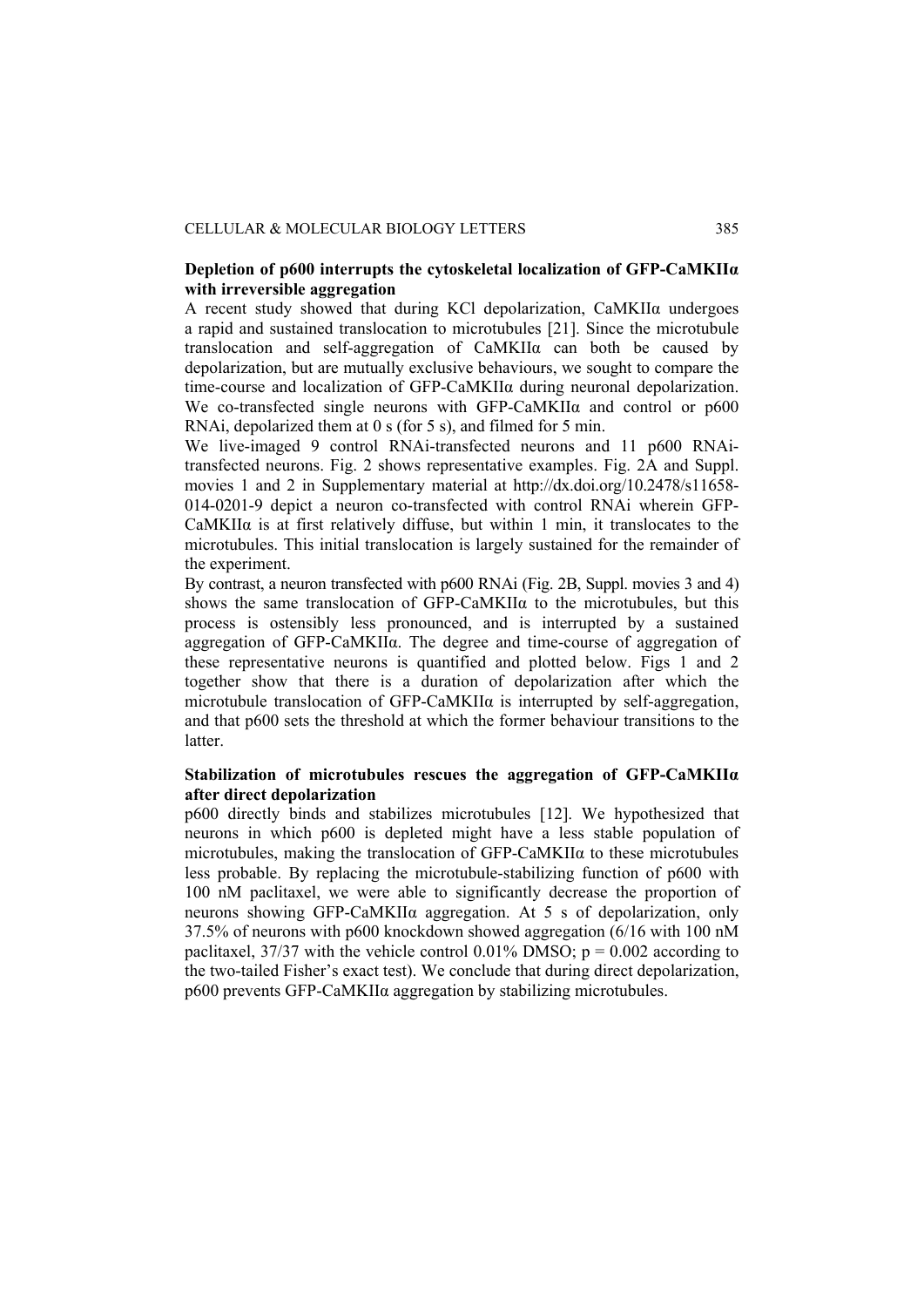

Fig. 2. In the absence of p600, the cytoskeletal localization of GFP-CaMKIIα is interrupted by a long-lasting self-aggregation. These are representative images. A and  $B - In$  a neuron transfected with control RNAi, upon depolarization, GFP-CaMKIIα undergoes a rapid and sustained translocation to the microtubules. When p600 is depleted, the cytoskeletal translocation of GFP-CaMKII $\alpha$  is interrupted by a sustained aggregation.  $C$  – Frame-byframe quantification of these movies shows that the aggregation of GFP-CaMKIIα takes place between 1 and 5 min after depolarization. D – Imaging of a single primary dendrite shows that the aggregation of GFP-CaMKIIα takes place primarily in the dendritic shaft.

#### **GFP-CaMKIIα aggregation occurs primarily in the dendritic shaft**

Lastly, we sought to compare the spatial dynamics of the CaMKIIα aggregation seen here to the synaptic translocation of CaMKIIa [18]. We used our liveimaging model to take high-resolution footage of the primary dendrite during depolarization. Fig. 2D and Suppl. movie 5 show that during depolarization, the aggregation of GFP-CaMKIIα takes place primarily in the dendritic shaft.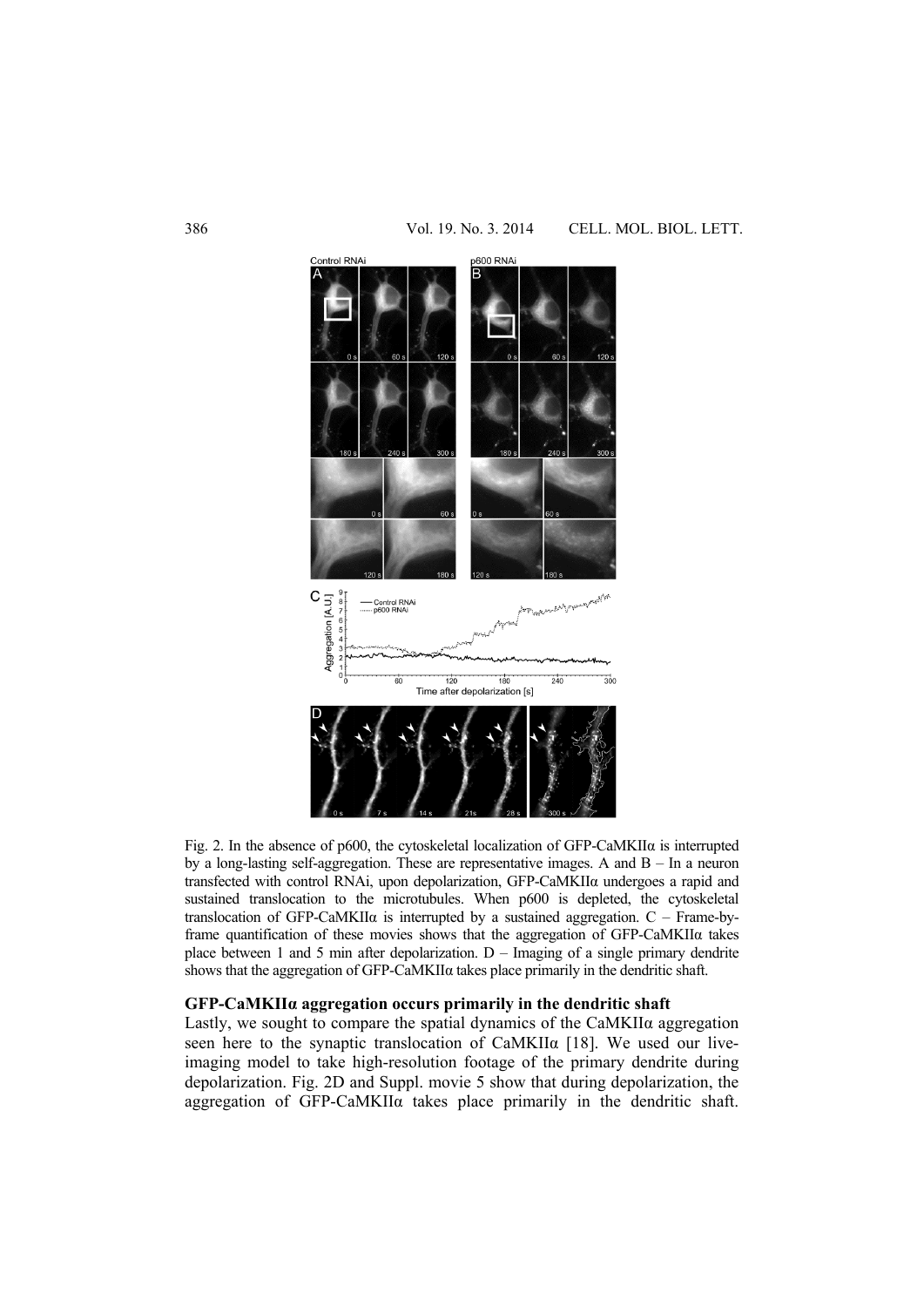The overlay (on the final panel, in white) of the initial distribution of GFP-CaMKIIα over the final aggregated distribution illustrates that the aggregation involves a net (though incomplete) evacuation of dendritic protrusions. While we cannot conclude that the aggregation takes place exclusively outside of the synapses, we can reasonably claim that the aggregation of GFP-CaMKIIα seen in this study is not a synaptic phenomenon.

## **DISCUSSION**

These data suggest a model wherein CaMKIIα translocates to microtubules during induced depolarization, and with a longer depolarization it begins to selfaggregate. In this model, p600 stabilizes microtubules in order to set the threshold at which CaMKIIα switches from microtubule translocation to selfaggregation. The notion that p600 regulates the localization of CaMKIIα by stabilizing microtubules is novel, and complements our previous study showing that p600 prevents CaMKII aggregation through binding to CaM in a microtubule-independent manner [17]. The effectiveness of microtubule stabilization for preventing CaMKIIα aggregation during direct depolarization, but not during glutamate treatment, led to a model wherein p600 has two modes of action depending on which channels are activated.

Based on the conservative assumption that the aggregation we have observed here is driven by  $Ca^{2+}$ , as it has been in every experimental paradigm so far, there are two possible mechanisms by which the microtubule-associated function of p600 could prevent CaMKIIα aggregation. The first general model is that the concentration of cytoplasmic  $Ca^{2+}$  is unaffected by the actions of p600, and that the response of CaMKII to the same stimulus is altered. Based on the interaction between p600 and CaMKIIα and the ubiquitous intracellular expression of both [17], it is possible that during voltage-dependent  $Ca^{2+}$  influx, CaMKII $\alpha$  would normally target to p600 or to the stable microtubules it sustains. Depletion of p600 could remove these docking sites and thereby favour the self-aggregation of CaMKIIα.

The second possibility is that p600 regulates  $Ca^{2+}$  influx. Furukawa and Mattson [22] demonstrated that the stabilization of microtubules by paclitaxel can in fact restrict excitotoxic  $Ca^{2+}$  entry, and that microtubule destabilization causes neuronal death. Thus in addition to more well-known mechanisms by which cytosolic  $Ca^{2+}$  affects microtubule stability [24, 23], microtubule stability in turn affects the levels of cytosolic  $Ca^{2+}$ . By analogy to that study, p600 may stabilize microtubules during direct depolarization, restricting  $Ca^{2+}$  entry and preventing CaMKII $\alpha$  aggregation. Though Furukawa and Mattson did not find that  $Ca^{2}$ entry by KCl depolarization was mitigated by paclitaxel pre-treatment, they did find that the effect of microtubule stabilization on  $Ca^{2+}$  entry was channelspecific. This precedent of channel-specificity could offer means to reconcile the effectiveness of microtubule stabilization in direct depolarization that was not found after glutamate/glycine treatment.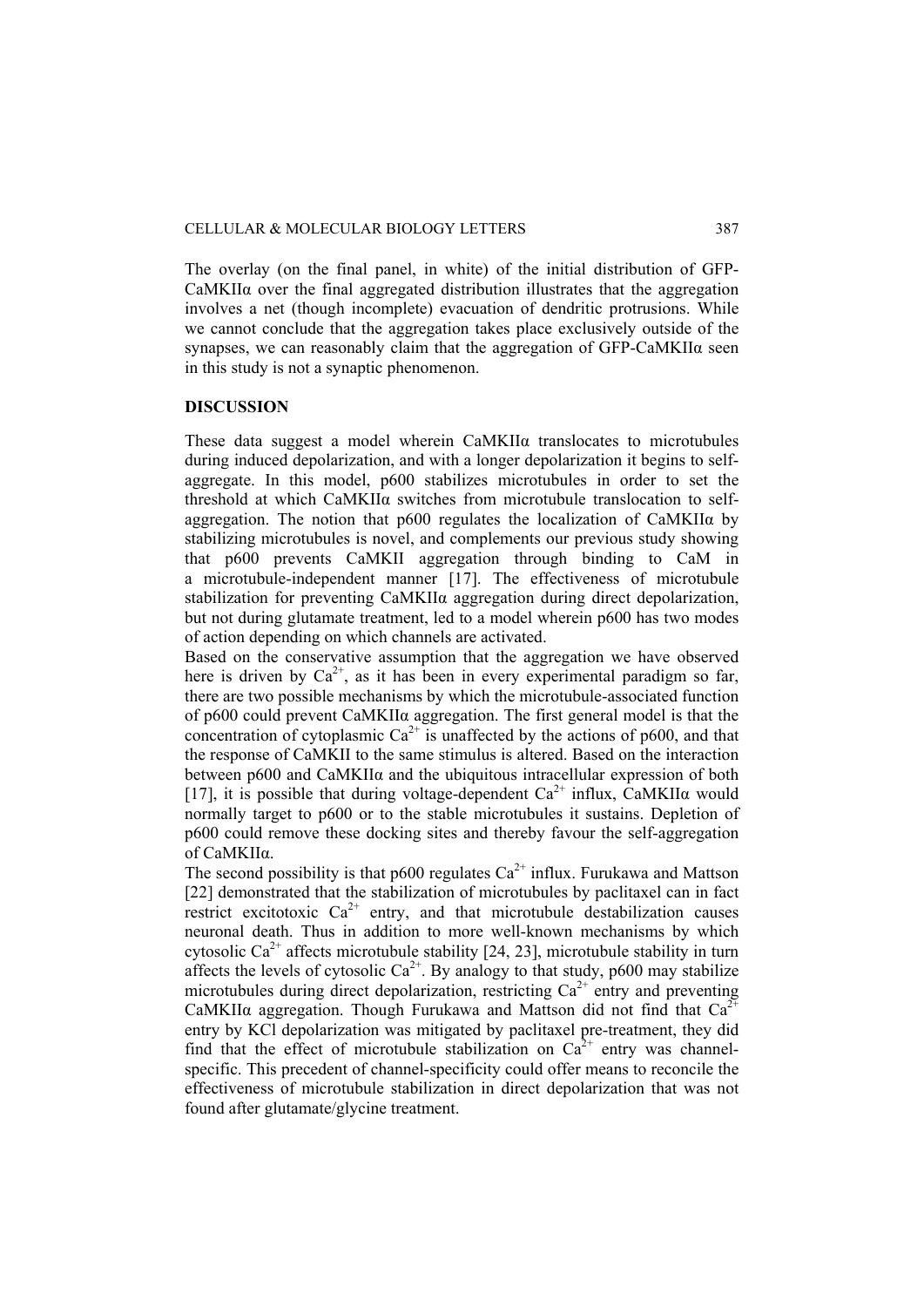The finding that p600 acts differently to prevent CaMKIIα aggregation when faced with different sources of  $Ca^{2+}$  strongly suggests a heterogeneous subcellular response by p600. Efforts to distinguish between these two general models will begin with detailed measurements of local cytosolic  $Ca^{2+}$ concentrations, and will require minute observations of microtubule dynamics when p600 is depleted.

It is noteworthy that the aggregation of CaMKIIα is distinct from its translocation to synapses [18]. In this report, the aggregation takes place both in the soma and the dendrites (Fig. 2B and D), as opposed to the purely synaptic targeting seen in the former case. Interestingly, the endogenous CaMKII inhibitor, CaMKII-N, resides exclusively in the dendritic shaft and soma [25]. Apart from the movement away from the synapses and into the dendritic shaft, there is a case for the inactivation of CaMKII. Firstly, the in vitro and in vivo inactivation of CaMKII follows a similar time-course with a completion time of about 5 min, which has been closely correlated to the aggregation and movement to the particulate fraction [4, 6, 26]. This time-course of inactivation and aggregation is strikingly similar to the aggregation quantified in Fig. 2C. Secondly, our previous work has shown that the depletion of p600 or disruption of the p600/CaM interaction not only causes CaMKIIα aggregation, but also causes neuronal death [17]. Since CaMKII tends to both inactivate and aggregate in excitotoxic conditions [4], the ultimately fatal outcome of p600 depletion suggests that the aggregation of CaMKIIα seen in this study also involves an inactivation.

Though the purpose of the CaMKII $\alpha$  aggregates remains unknown, entry into this state can reasonably be supposed to preclude other physiological behaviours of CaMKIIα. Even allowing for the slight possibility that CaMKIIα in its aggregated form is able to interact with its usual binding partners, we can assume that these interactions would be greatly diminished on account of its sequestration in aggregates. For example, CaMKII directly phosphorylates the GluR1 subunit of the α-amino-3-hydroxy-5-methyl-4-isoxazolepropionic acid (AMPA) receptor in order to potentiate synaptic strength [28, 27]. The implied inactivation of its kinase activity, the reduced mobility/larger size of the aggregates, and the net synaptic evacuation we observed (Fig. 2D) combine to make it unlikely that CaMKIIα aggregates are able to phosphorylate the AMPA receptor in any significant way. Similarly, aggregated CaMKIIα is unlikely able to maintain its usual role in binding and modulating the properties of NMDA receptors and L-type channels [29, 30]. The combined evidence strongly suggests that in its aggregated form, CaMKIIα is unable to continue in its role as a modulator of  $Ca^{2+}$ -signalling and synaptic plasticity. As a direct regulator of CaMKIIα aggregation, p600 is thereby a hypothetical regulator of these processes. The consequence of interrupting the microtubule binding of CaMKIIα is more difficult to predict since it is not fully clear what function(s) the CaMKIIα/microtubule interaction serves. CaMKII, predominantly the α-isoform, associates with microtubule preparations, though it is not clear to what element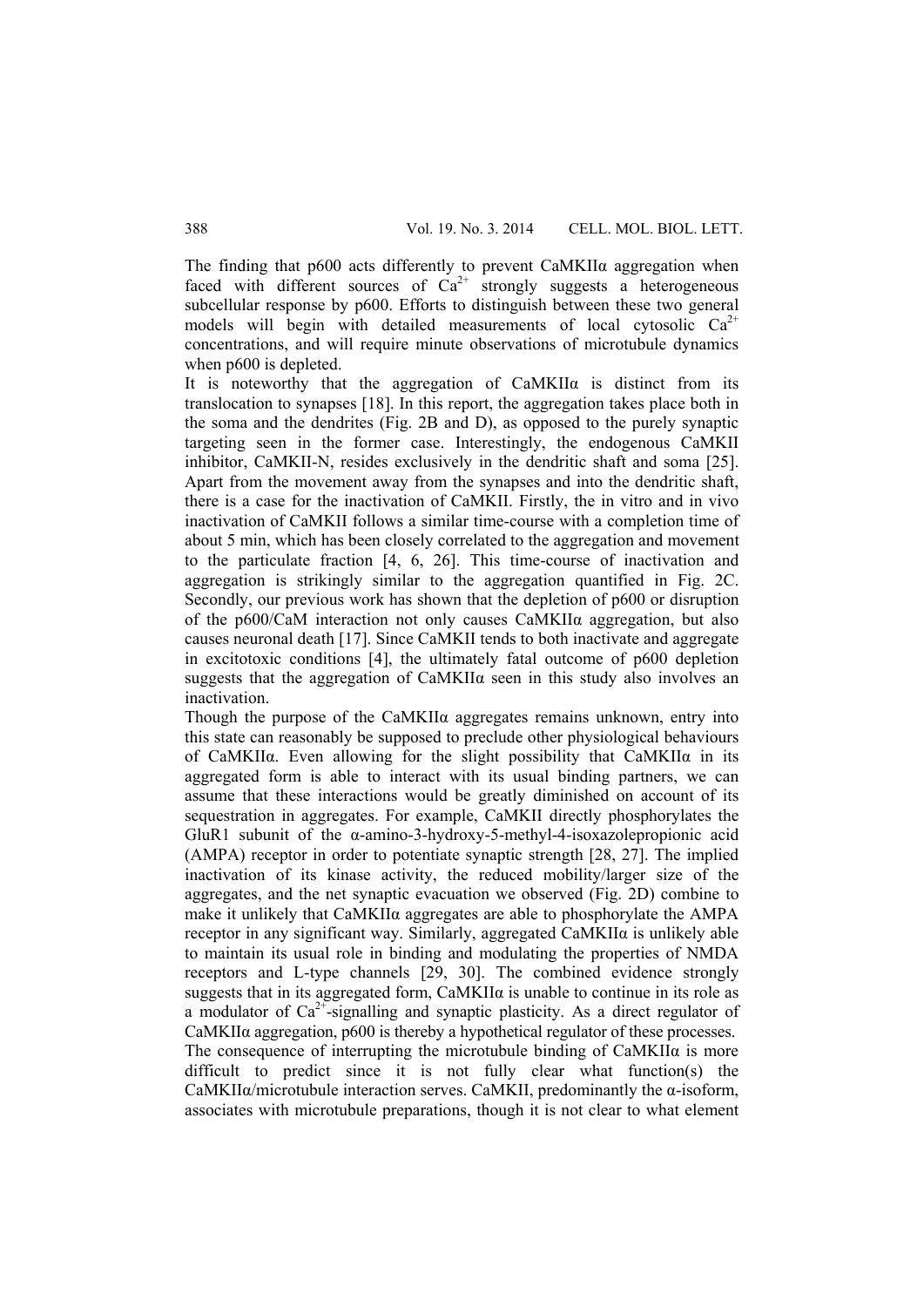of microtubules it binds [31, 32]. However, it has been shown that CaMKIIα directly phosphorylates  $\alpha$ -tubulin near the C-terminus [31, 32], thereby favouring the depolymerisation of microtubules [32]. This association and phosphorylation has even been proposed to be a means of directly encoding information on microtubules [33]. The only study of the functional consequences of the CaMKIIα/microtubule interaction [21] offered strong evidence that an interaction between CaMKIIα and dendritic microtubules increases the surface expression of AMPA receptors and spine remodelling. This study also showed that this translocation of CaMKIIα requires stable microtubules [21]. Although the intermediate mechanism is speculative, their result supports the model wherein activated CaMKIIα translocates to microtubules to ultimately potentiate synaptic strength. Therefore, p600 could be a regulator of synaptic strength by regulating the transition between the microtubules translocation and aggregation of CaMKIIα.

While CaMKIIα aggregation can be experimentally induced by all manner of pharmacological insults, the depletion of p600 or the mere disruption of the p600/calmodulin interaction [17] remains the only known means of inducing a neuron to enter this state by its own activity. p600 regulates the localization of CaMKII $\alpha$ , but it is also required for neuronal survival [17].

While a general understanding of the role of CaMKIIα aggregation in neurons remains elusive, it is a topic that warrants further study both because of the importance of the enzyme itself, and as a proxy of neuronal death. This study also offers the first indication that the self-aggregation CaMKIIα is dependent on microtubule stability, and it introduces p600 as the mediator of this effect. Since  $Ca<sup>2+</sup>$  overload, microtubule instability and p600 depletion have all been independently shown to cause neuronal death [17, 34, 35], this study puts us closer to a unified model wherein p600 is an interface between microtubule dynamics,  $Ca^{2+}$  signalling, and neuronal survival.

#### **REFERENCES**

- 1. Erondu, E. and Kennedy, B. Regional distribution of type II  $Ca^{2+}/Calmoduli$ dependent protein kinase in rat brain. **J. Neurosci.** 5 (1985) 3270–3277.
- 2. Lisman, J., Schulman, H. and Cline, H. The molecular basis of CaMKII function in synaptic and behavioural memory. **Nat. Rev. Neurosci.** 3 (2002) 175–190.
- 3. Kochhar, A., Saitoh, T. and Zivin, J. Spinal cord ischemia reduces calcium/calmodulin-dependent protein kinase activity. **Brain Res.** 542 (1991) 141–146.
- 4. Aronowski, J., Grotta, J. and Waxham, M. Ischemia-induced translocation of  $Ca<sup>2+</sup>/calmodulin-dependent protein kinase II: potential role in neuronal$ damage. **J. Neurochem.** 58 (1992) 1743–1753.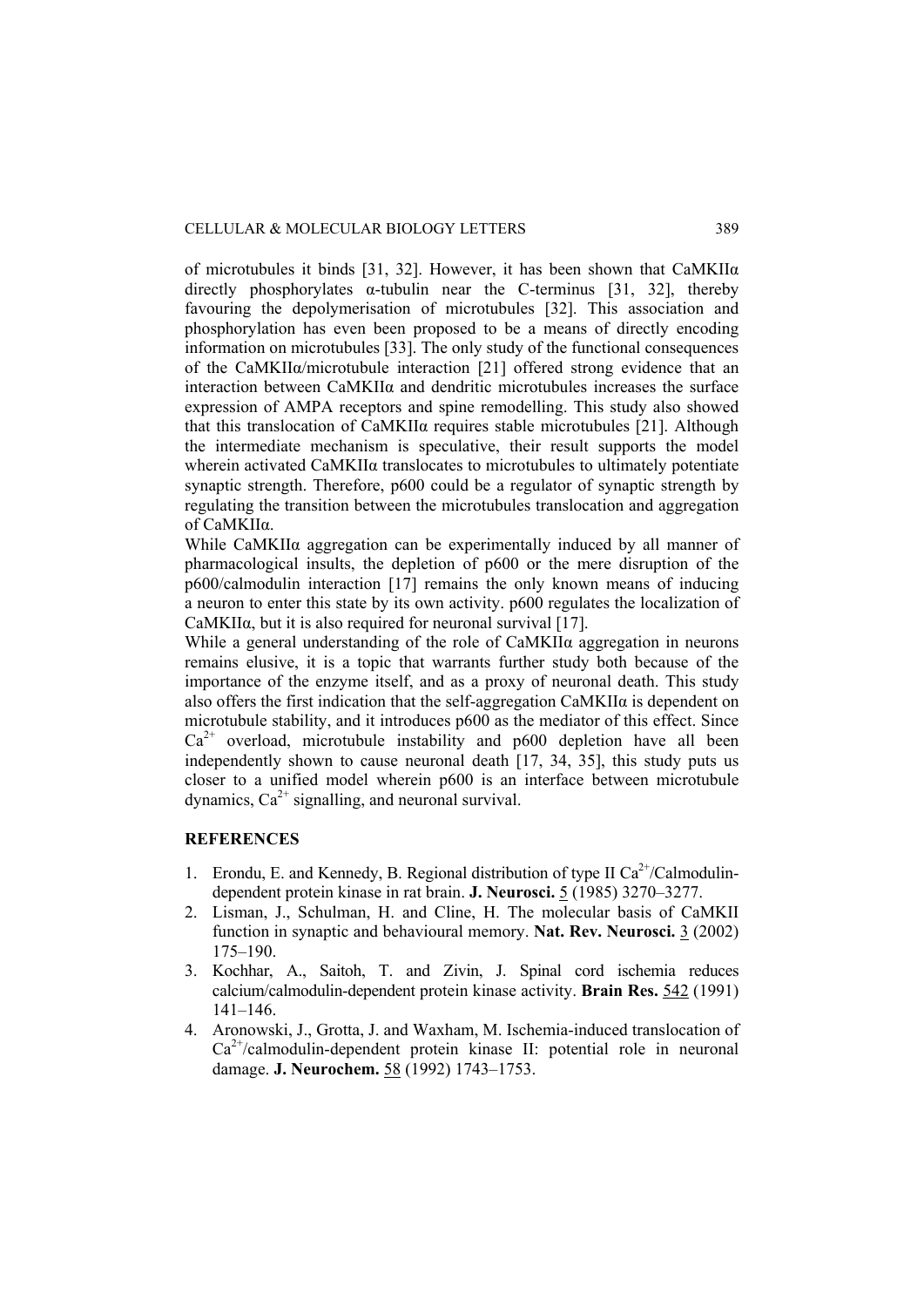- 5. Hanson, S., Grotta, J., Waxham, M., Aronowski, J. and Ostrow, P. Calcium/calmodulin-dependent protein kinase II activity in focal ischemia with reperfusion in rats. **Stroke** 25 (1994) 466–473.
- 6. Hudmon, A., Aronowski, J., Kolb, S. and Waxham, M. Inactivation and selfassociation of  $Ca^{2+}/c$ almodulin-dependent protein kinase II during autophosphorylation. **J. Biol. Chem.** 271 (1996) 8800–8808.
- 7. Dosemeci, A., Reese, T., Petersen, J. and Tao-Cheng, J. A novel particulate form of Ca2+/CaMKII-dependent protein kinase II in neurons. **J. Neurosci.** 20 (2000) 3076–3084.
- 8. Hudmon, A., Lebel, E., Roy, H., Sik, A., Schulman, H., Waxham, M. and De Koninck, P. A mechanism for  $Ca^{2+}/cal$ calmodulin-dependent protein kinase II clustering at synaptic and nonsynaptic sites based on self-association. **J. Neurosci.** 25 (2005) 6971–6983.
- 9. Tao-Cheng, J., Vinade, L., Smith, C., Winters, C., Ward, R., Brightman, M., Reese, T. and Dosemeci, A. Sustained elevation of calcium induces  $Ca^{2+}/cal$  calmodulin-dependent protein kinase II clusters in hippocampal neurons. **Neuroscience** 106 (2001) 69–78.
- 10. Tao-Cheng, J., Vinade, L., Winters, C., Reese, T. and Dosemeci, A. Inhibition of phosphatase activity facilitates the formation and maintenance of NMDA-induced calcium/calmodulin-dependent protein kinase II clusters in hippocampal neurons. **Neuroscience** 130 (2005) 651–656.
- 11. Ashpole, N., Song, W., Brustovetsky, T., Engleman, E., Brustovetsky, N., Cummins, T. and Hudmon, A. Calcium/calmodulin-dependent protein kinase II (CaMKII) inhibition induces neurotoxicity via dysregulation of glutamate/calcium signaling and hyperexcitability. **J. Biol. Chem.** 287 (2012) 8495–8506.
- 12. Shim, S., Wang, J., Asada, N., Neumayer, G., Tran, H., Ishiguro, K., Sanada, K., Nakatani, Y. and Nguyen, M. Protein 600 is a microtubule/endoplasmic reticulum-associated protein in CNS neurons. **J. Neurosci.** 28 (2008) 3604–3614.
- 13. Tasaki, T., Kim, S., Zakrzewska, A., Lee, B., Kang, M., Yoo, Y., Cha-Molstad, H., Hwang, J., Soung, N., Sung, K., Kim, S.-H., Nguyen, M., Sun, M., Yi, E., Kim, B. and Kwon, Y. UBR box N-recognin-4 (UBR4), an N-recognin of the N-end rule pathway, and its role in yolk sac vascular development and autophagy. **Proc. Natl. Acad. Sci. U.S.A.** 4 (2013) 3800–3805.
- 14. Nakatani, Y., Konishi, H., Vassilev, A., Kurooka, H., Ishiguro, K., Sawada, J., Ikura, T., Korsmeyer, S. J., Qin, J. and Herlitz, A.M. p600, a unique protein required for membrane morphogenesis and cell survival. **Proc. Natl. Acad. Sci. U.S.A.** 102 (2005) 15093–15098.
- 15. Tasaki, T., Mulder, L., Iwamatsu, A., Lee, M., Davydov, I., Varshavsky, A., Muesing, M. and Kwon, Y. A family of mammalian E3 ubiquitin ligases that contain the UBR box motif and recognize N-degrons. **Mol. Cell. Biol.** 25 (2005) 7120–7136.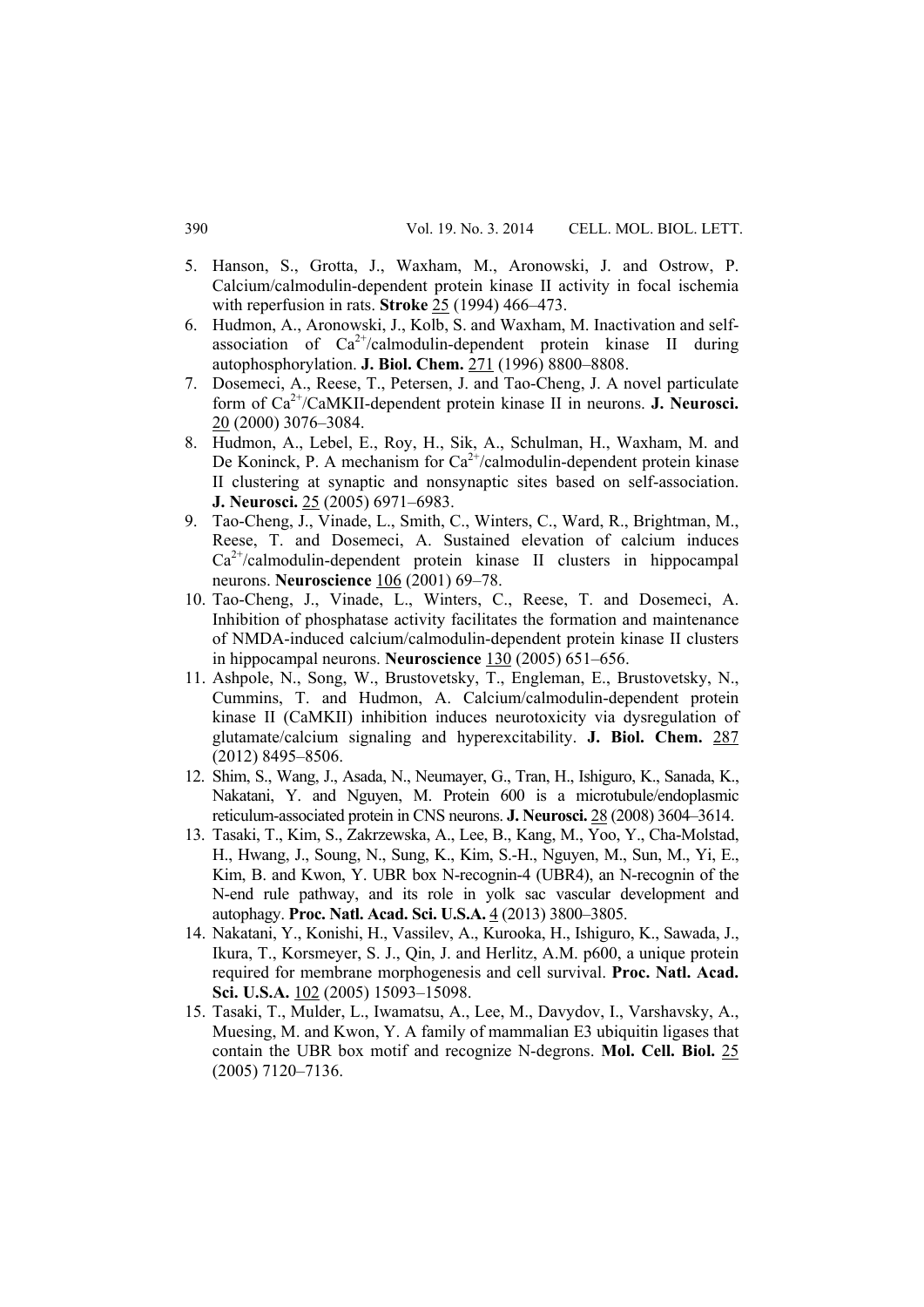- 16. DeMasi, J. and Huh, K. Bovine papillomavirus E7 transformation function correlates with cellular p600 protein binding. **Proc. Natl. Acad. Sci. U.S.A.** 103 (2005) 11486–11491.
- 17. Belzil, C., Neumayer, G., Vassilev, A.P., Yap, K.L., Konishi, H., Rivest, S., Sanada, K., Ikura, M., Nakatani, Y. and Nguyen, M.D. A  $Ca^{2+}$ -dependent mechanism of neuronal survival mediated by the microtubule-associated protein p600. **J. Biol. Chem.** 288 (2013) 24452–24464.
- 18. Rose, J., Jin, S. and Craig, A. Heterosynaptic molecular dynamics : Locally induced propagating synaptic accumulation of CaM kinase II. **Neuron** 61 (2009) 351–358.
- 19. Colicos, M., Collins, B., Sailor, M. and Goda, Y. Remodeling of synaptic actin induced by photoconductive stimulation. **Cell.** 107 (2001) 605–616.
- 20. Goda, Y. and Colicos, M. Photoconductive stimulation of neurons cultured on silicon wafers. **Nat. Prot.** 1 (2006) 461–467.
- 21. Lemieux, M., Labrecque, S., Tardif, C., Labrie-Dion, E., Lebel, E. and De Koninck, P. Translocation of CaMKII to dendritic microtubules supports the plasticity of local synapses. **J. Biol. Chem.** 198 (2012) 1055–1073.
- 22. Furukawa, K. and Mattson, M. Taxol stabilizes  $[Ca^{2+}]$  and protects hippocampal neurons against excitotoxicity. **Brain Res.** 689 (1995) 141–146.
- 23. Siman, R. and Noszek, J. Excitatory amino acids activate calpain I and induce structural protein breakdown in vivo. **Neuron** 1 (1988) 279–287.
- 24. Pettigrew, L., Holtz, M., Craddock, S., Minger, L., Hall, N. and Geddes, J. Microtubular proteolysis in focal cerebral ischemia. **J. Cereb. Blood Flow Metab.** 16 (1996) 1189–1202.
- 25. Chang, B., Mukherji, S. and Soderling, T. Calcium/calmodulin-dependent protein kinase II inhibitor protein: localization of isoforms in rat brain. **Neuroscience** 102 (2001) 767–777.
- 26. Hudmon, A., Kim, S., Kolb, S., Stoops, J. and Waxham, M. Light scattering and transmission electron microscopy studies reveal a mechanism for calcium/calmodulin-dependent protein kinase II self-association. **J. Neurochem.** 76 (2001) 1364–1375.
- 27. Barria, A., Muller, D., Derkach, V., Griffith, L. and Soderling, T. Regulatory phosphorylation of AMPA-type glutamate receptors by CaM-KII during long-term potentiation. **Science** 276 (1997) 2042–2045.
- 28. Barria, A., Derkach, V. and Soderling, T. Identification of the  $Ca^{2+}/c$ almodulindependent protein kinase II regulatory phosphorylation site in the α-amino-3 hydroxyl-5-methyl-4-isoxazole-propionate-type glutamate receptor. **J. Biol. Chem.** 272 (1997) 32727–32730.
- 29. Hudmon, A., Schulman, H., Kim, J., Maltez, J., Tsien, R. and Pitt, G. CaMKII tethers to L-type  $Ca^{2+}$  channels, establishing a local and dedicated integrator of  $Ca^{2+}$  signals for facilitation. **J. Cell. Biol.** 171 (2005) 537–547.
- 30. Sanhueza, M., Fernandez-Villalobos, G., Stein, I.S., Kasumova, G., Zhang, P., Bayer, K.U., Otmakhov, N., Hell, J.W. and Lisman, J. Role of the